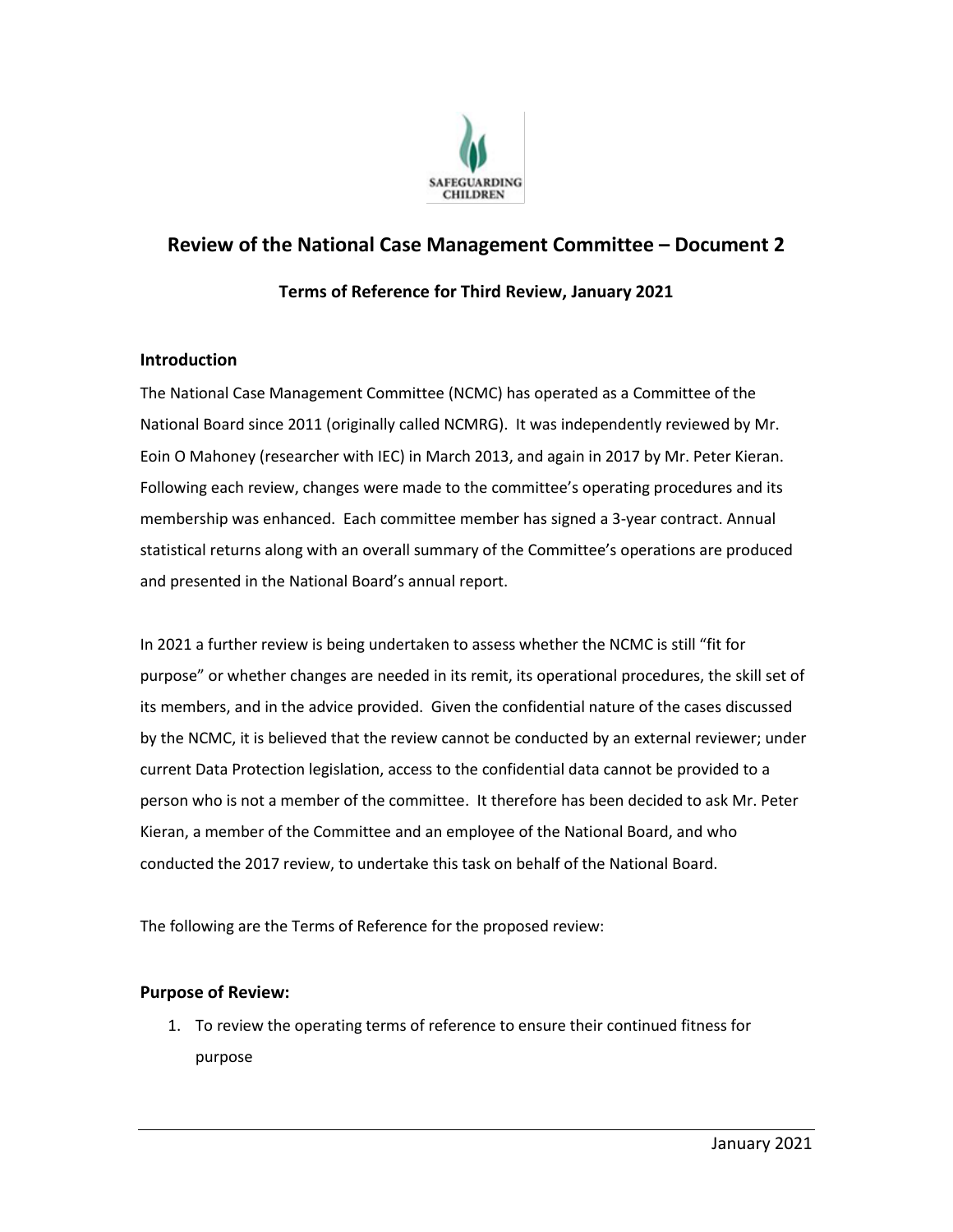- 2. To assess whether the NCMC, as currently constituted and operating, provides a valuable service in offering advice to Church Authorities related to case management.
- 3. To make recommendations for change if appropriate.

### **Methodology**

- 1. To obtain the views of the Church Authorities and Church bodies that avail of NCMC advice in relation to the following:
	- $\triangleright$  Are the NCMC purpose and function sufficiently clear?
	- $\triangleright$  Are its purpose and function relevant to current circumstances?
	- $\triangleright$  Is the make-up of the committee appropriate for the tasks it undertakes? To examine the range of professions and interests represented by the membership; the gender balance; the lay / Religious / clerical balance; administrative supports available, etc.
	- $\triangleright$  Is the committee easily accessible to Church Authorities who want to obtain advice on case management?
	- $\triangleright$  Is the quality of the advice offered by the committee of an acceptable standard; and do Church Authorities find it helpful?
	- $\triangleright$  What is the fall off in cases being presented due to?
	- $\triangleright$  Is the methodology being used for NCMC meetings appropriate and effective?
	- $\triangleright$  Is the use of video meetings during the Covid-19 pandemic appropriate?
	- $\triangleright$  Do they have recommendations for how the NCMC can be further developed?
- 2. To obtain the views of the committee members on:
	- $\triangleright$  The composition of the committee and the skill set of its members (as above);
	- $\triangleright$  The relationship between the committee and the Board of Coimirce;
	- $\triangleright$  The quality of information received from Church Authorities and their safeguarding personnel on which the committee's advice is based;
	- $\triangleright$  The quality of the advice that they have offered over the past three years To conduct an evaluation of this for discussion by committee members;
	- $\triangleright$  Whether they have recommendations for how the NCMC can be further developed?